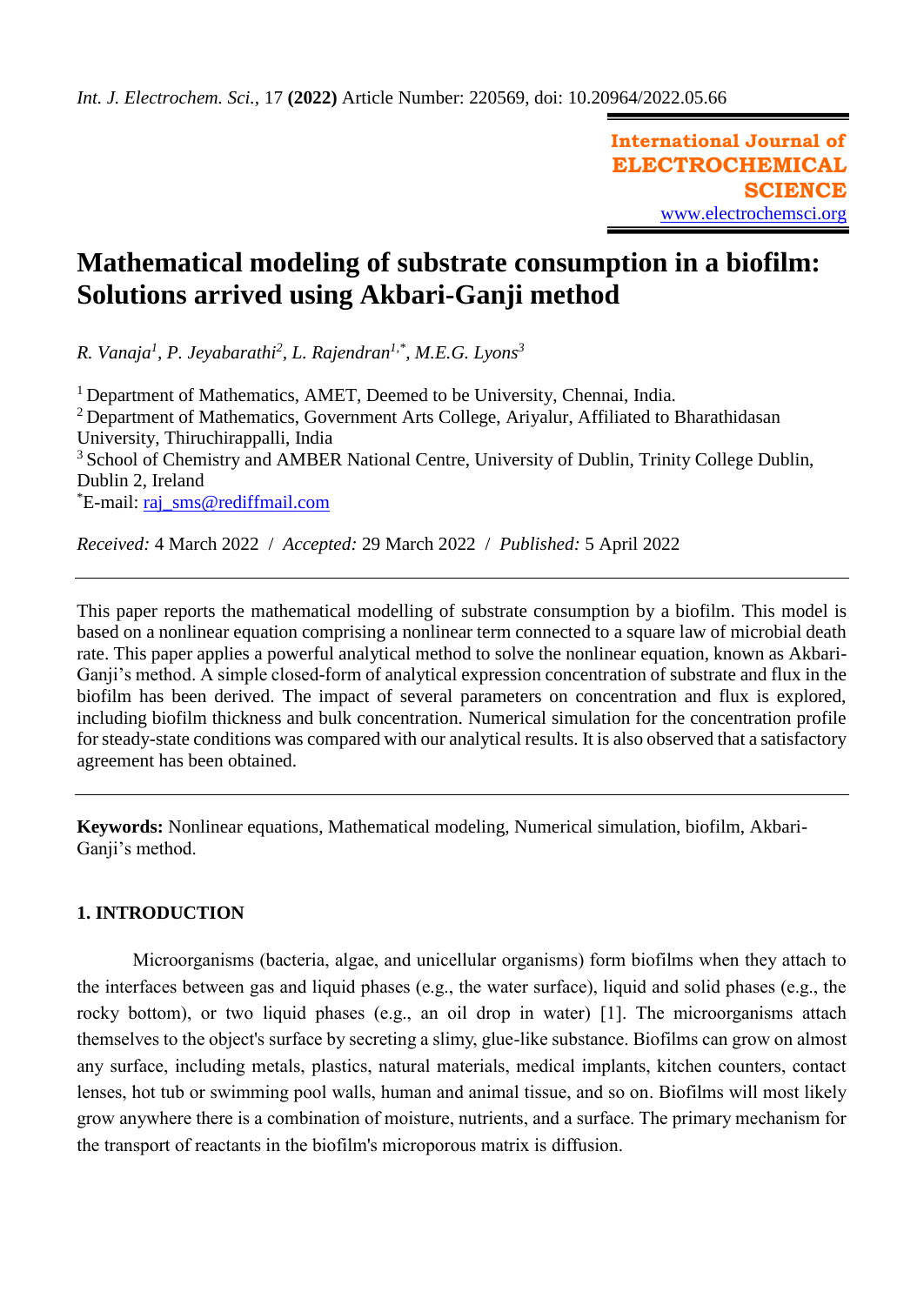The rate at which the substratum is transfered to microorganisms inside the biofilm affects the macro kinetics method. The condition is like heterogeneous reactions in a porous layer. Consumption of substrates is only possible when the biofilm has a sufficiently high concentration of biologically active microorganisms, which is determined by microbial reproduction and death rates. Mirgolbabaee et al. [2,3], solving the Duffing equation with cubic nonlinearities, assumed a trial function up to three terms to obtain an accurate result.

The steady-state problem of substrate consumption in a biofilm was investigated by Min'kov et al. [4] for the established square law of microbial death rate [5–7]. The purpose of this work is to obtain the approximate simple and closed-form analytical expression of the steady-state concentration of substrate and flux into the biofilm using Akbari-Ganji's method. Analytical results are compared with previous and numerical results, in agreement.

#### **2. MATHEMATICAL FORMULATION OF THE PROBLEM.**

It is assumed that the Michaelis-Menten kinetics describes substrate consumption. Schematic representation of the biofilm is given in Fig-1. The equation of which is derived based on the theory of enzymatic reactions [8,9] on the particle surface of biofilm is of the following form [4]:

$$
D_f \frac{d^2 S_f}{d z^2} = q \frac{S_f}{K + S_f} X_f \tag{1}
$$

The boundary conditions are

$$
z = 0, \frac{d \, S_f}{d \, z} = 0 \tag{2}
$$

$$
z = L_f, S_f = S_1 \tag{3}
$$

The biomass balance [4] is

$$
Y q \frac{S_f}{K + S_f} X_f = b X_f^2 \tag{4}
$$

The concentration of active biomass can be represented as substrate concentration using Eq. (4). Eq. (1) can now be written in the following format:

$$
D_f \frac{d^2 S_f}{d z^2} = \frac{q^2 Y}{b} \left(\frac{S_f}{K + S_f}\right)^2 \tag{5}
$$

where  $S_f$  is the biofilm's substrate concentration,  $D_f$  is the diffusion coefficient within the biofilm,  $q$  is the substrate consumption rate constant, Y is the yield biomass,  $b$  is the Microbial death constant, K is the Michaelis- Menten constant.  $S_1$  is the concentration of substrate outside the biofilm and  $L_f$  is the biofilm thickness,  $X_f$  is the Concentration of physiologically active micro organism. By introducing the following dimensionless parameters

$$
S = \frac{S_f}{K}, x = \frac{z}{L_f}, \delta = \frac{Yq^2L_f^2}{bKD_f}, S_L = \frac{S_1}{K}
$$
 (6)

the above eq. (5) reduces to the following dimensionless form.

$$
\frac{d^2S(x)}{dx^2} = \delta \left(\frac{S(x)}{1+S(x)}\right)^2 \tag{7}
$$

The initial and boundary conditions in dimensionless form are as follows: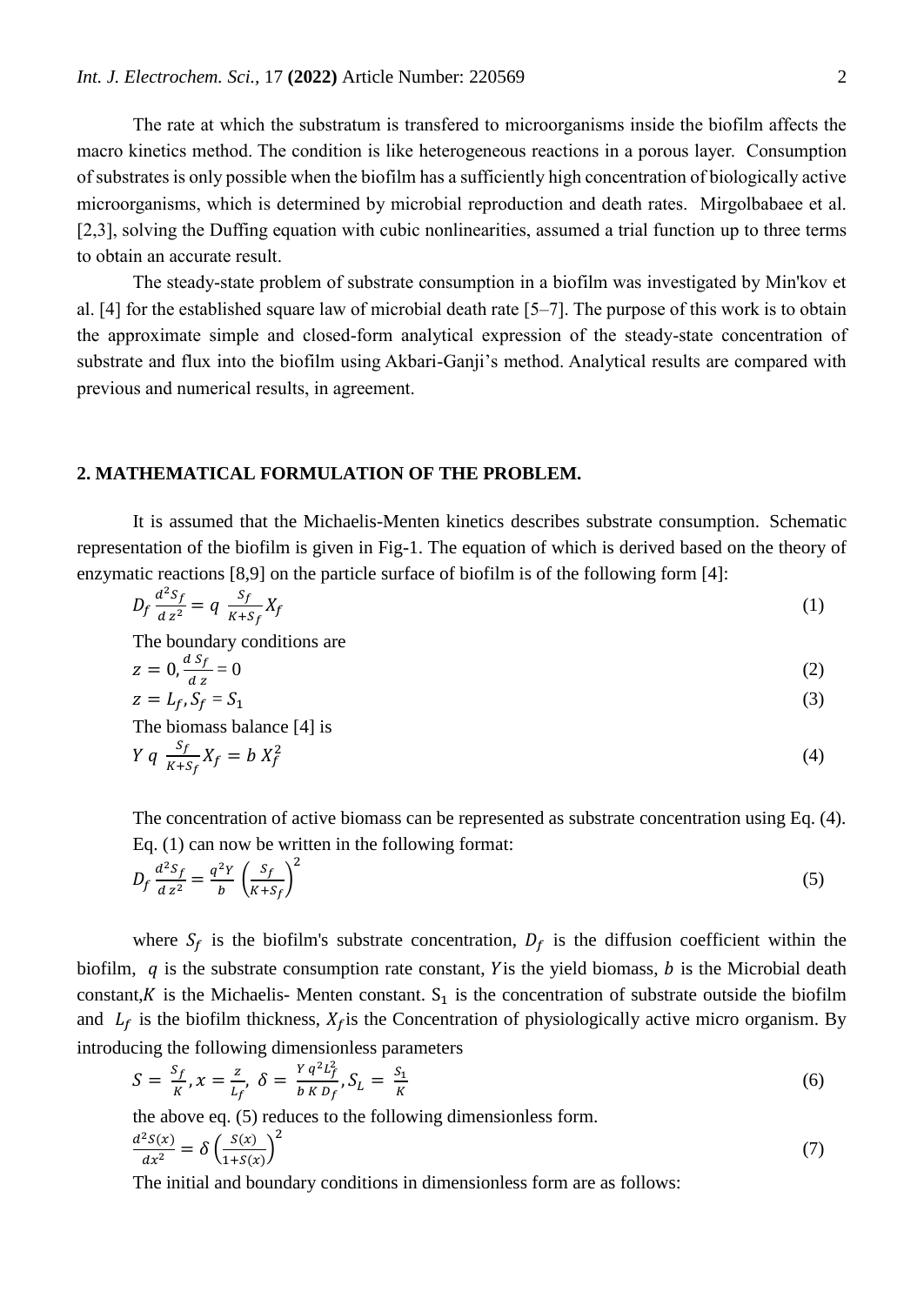*Int. J. Electrochem. Sci.,* 17 **(2022)** Article Number: 220569 3

$$
x = 0, \frac{dS(x)}{dx} = 0
$$
  
\n
$$
x = 1, S(x) = S_L
$$
\n(8)

where  $S(x)$  denotes the dimensionless concentration of substrate, x represents the dimensionless distance, and  $\delta$  and  $S_l$  are dimensionless biofilm thickness and substrate concentration outside the biofilm. The dimensionless concentration flux into the biofilm is given by [4]

$$
\psi = \frac{1}{\sqrt{\delta}} \left( \frac{dS(x)}{dx} \right)_{x=1} \tag{10}
$$



**Figure 1.** Schematic representation of biofilm

## **3. APPROXIMATE ANALYTICAL EXPRESSION OF THE CONCENTRATION USING AKBARI-GANJI'S METHOD.**

Recently some asymptotic methods such as the homotopy perturbation method [10,11], new approach of homotopy perturbation method [12,13], Variational iteration method [14,15], Taylor series method [16-18], Adomian decomposition method [19,20], and Padé approximants method [21] and Akbari- Ganji's method [22-27], are used to solve the nonlinear equations. Akbari-Ganji's method (AGM) might be considered an effective algebraic (semi-analytic) approach for solving such problems. In the AGM, the differential equation and initial conditions are supposed to be satisfied by a solution function with unknown constant coefficients (IC). The unknown coefficients are then calculated using equations derived from IC and derivatives. We can assume that the trial solution of Eq. (7) is

$$
S(x) = \sum_{i=0}^{2} S_i x^i = S_0 + S_1 x + S_2 x^2
$$
 (11)  
where  $S_0, S_1$  and  $S_2$  are constants. Using the boundary conditions (8) and (9) we get  

$$
S_1 = 0, S_0 + S_2 = S_L
$$
 (12)  
Now define the function *H* by  

$$
H(z) = \frac{d^2 S(x)}{dx^2} - \delta \left(\frac{S(x)}{1 + S(x)}\right)^2 = 0
$$
  
Using Eq. (11) and Eq. (13) at  $x = 1$  becomes  

$$
H(x = 1) = S_2 - \frac{\delta}{2} \left(\frac{S_L}{1 + S_L}\right)^2 = 0
$$
 (14)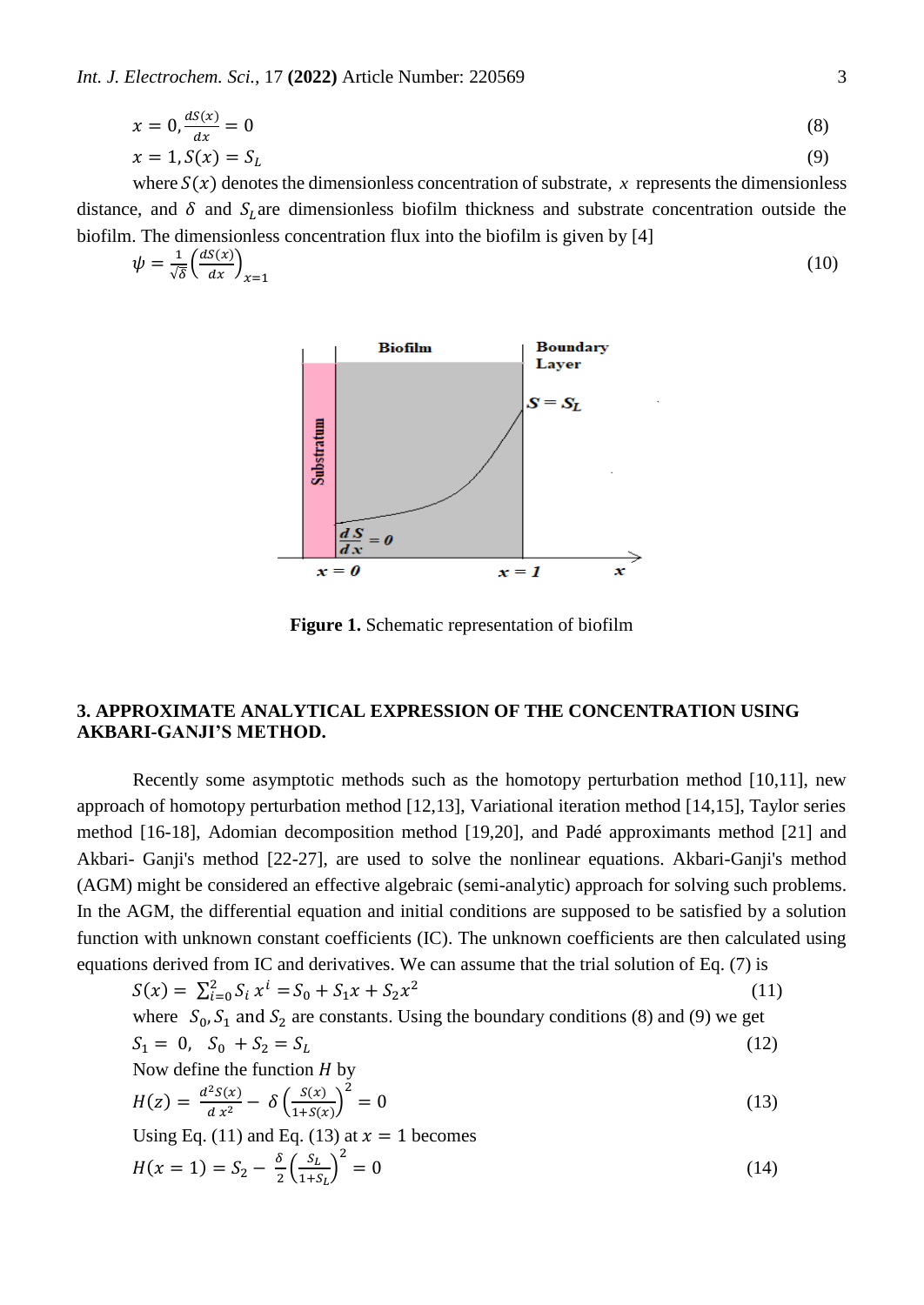Using Eq. (12) in Eq. (14), gives  
\n
$$
S_2 = \frac{\delta}{2} \left( \frac{S_L}{1 + S_L} \right)^2, \qquad S_0 = S_L - \frac{\delta}{2} \left( \frac{S_L}{1 + S_L} \right)^2
$$
\n(15)

Eq.  $(15)$  and  $(12)$  into Eq.  $(11)$  gives the closed form of analytical expression of a substrate concentration  $S(x)$  for all dimensionless parameters  $\delta$  and  $S_L$ .

$$
S(x) = S_L + \frac{\delta}{2} \left( \frac{S_L}{1 + S_L} \right)^2 (x^2 - 1) \tag{16}
$$

The concentration at the substratum is

$$
S(x = 0) = S_L - \frac{\delta}{2} \left(\frac{S_L}{1 + S_L}\right)^2
$$
  
The current becomes

$$
\psi = \sqrt{\delta} \left( \frac{s_L}{1 + s_L} \right)^2 \tag{17}
$$

When  $S_L \gg 1$ , the concentration and the flux becomes

$$
S(x) = S_L + \frac{\delta}{2}(x^2 - 1)
$$
\n(18)

$$
\psi = \sqrt{\delta}.\tag{19}
$$

## **4. PREVIOUS ANALYTICAL RESULT**

Very recently Rajendran et al. [19] used the Taylor series method (TSM) to solve Eq. (7) with boundary conditions (8)-(9). They obtained that the analytical expression of a substrate concentration and flux biofilm

$$
S(x) = S(0) + \frac{\delta(S(0))^2}{(1+S(0))^2} \frac{x^2}{2!} + \frac{2\delta^2(S(0))^3}{(1+S(0))^5} \frac{x^4}{4!} + \frac{2\delta^3(S(0))^4[5-6S(0)]}{(S(0)+1)^8} \frac{x^6}{6!}
$$
(20)

where  $S(0)$  can be obtained from boundary conditions. The flux of the substrate to the biofilm becomes

$$
\psi = \frac{1}{\sqrt{\delta}} \left[ \frac{\delta(S(0))^2}{(1+S(0))^2} + \frac{\delta^2(S(0))^3}{3(1+S(0))^5} + \frac{\delta^3(S(0))^4 [5-6S(0))]}{60(S(0)+1)^8} \right]
$$
\n(21)

## **5**. **DISCUSSION**

Equation (16) are the new closed and simple approximate analytical expressions of substrate concentration for all parameter values  $\delta \left( = \frac{Yq^2L_f^2}{\hbar K R} \right)$  $\frac{Yq^2L_f^2}{bKD_f}$  and  $S_L$   $\left(=\frac{S_1}{K}\right)$  $\frac{S_1}{K}$ .

#### *5.1 Numerical Simulation*

Numerically, the non-linear Eq.(7) in biofilm are solved for the boundary condition (equations (8) and (9)). We have used the function pdex1 in Scilab/ Matlab (appendix) software to solve numerically with the initial-boundary value problems for the non-linear differential equations. The present and earlier analytical results are compared to this numerical solution in Tables (1-8). A satisfactory agreement is noted.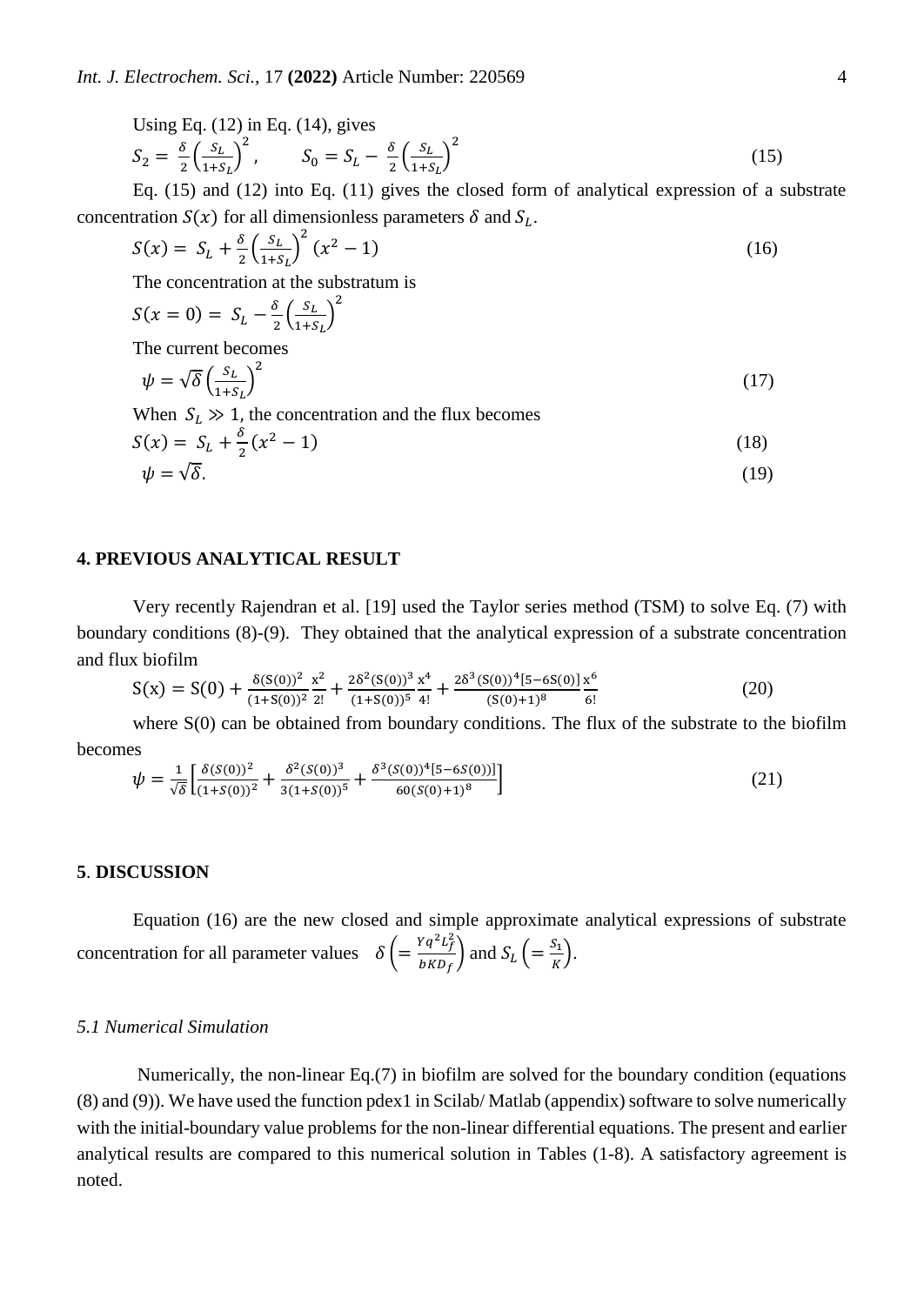| $\boldsymbol{\chi}$ |        | $\delta = 50$         |            |        | $\delta = 100$        |            |                      | $\delta = 150$ |            |
|---------------------|--------|-----------------------|------------|--------|-----------------------|------------|----------------------|----------------|------------|
|                     | Num.   | Analytical            | Error %    | Num    | Analytical            | Error %    | Num                  | Analytical     | Error %    |
|                     |        | Eq. $(16)$            | Eq. $(16)$ |        | Eq. $(16)$            | Eq. $(16)$ |                      | Eq. $(16)$     | Eq. $(16)$ |
|                     |        |                       |            |        |                       |            |                      |                |            |
|                     |        |                       |            |        |                       |            |                      |                |            |
| $\theta$            | 75.62  | 75.49                 | 0.1719     | 51.67  | 50.99                 | 1.3160     | 28.86                | 27.09          | 6.1330     |
| 0.2                 | 76.61  | 76.49                 | 0.1566     | 53.63  | 52.99                 | 1.1934     | 31.73                | 30.80          | 2.9309     |
| 0.4                 | 79.59  | 79.49                 | 0.1256     | 59.53  | 58.99                 | 0.9071     | 40.35                | 40.21          | 0.3473     |
| 0.6                 | 84.57  | 84.49                 | 0.0946     | 69.38  | 68.99                 | 0.5621     | 54.79                | 54.39          | 0.7301     |
| 0.8                 | 91.53  | 91.50                 | 0.0328     | 83.19  | 82.99                 | 0.2404     | 75.15                | 75.70          | 0.7319     |
|                     | 100.00 | 100.00                | 0.0000     | 100.00 | 100.00                | 0.0000     | 100.00               | 100.00         | 0.0000     |
|                     |        | Average error $(\% )$ | 0.0423     |        | Average error $(\% )$ | 0.7032     | Average error $(\%)$ |                | 1.8122     |

**Table 1.** Comparison of dimensionless concentration of substrate  $S(x)$  with simulation results for various values of parameter  $\delta$  when  $S_L = 100$ .

**Table 2.** Comparison of dimensionless concentration of substrate  $S(x)$  with simulation results for various values of parameter  $\delta$  when  $S_L = 500$ 

| $\boldsymbol{\chi}$ |                      | $\delta = 300$ |            |                      | $\delta = 500$ |            |                      | $\delta = 800$ |            |
|---------------------|----------------------|----------------|------------|----------------------|----------------|------------|----------------------|----------------|------------|
|                     | Num.                 | Analytical     | Error %    | Num                  | Analytical     | Error %    | Num                  | Analytical     | Error %    |
|                     |                      | Eq. $(16)$     | Eq. $(16)$ |                      | Eq. $(16)$     | Eq. $(16)$ |                      | Eq. $(16)$     | Eq. $(16)$ |
|                     |                      |                |            |                      |                |            |                      |                |            |
|                     |                      |                |            |                      |                |            |                      |                |            |
| $\theta$            | 350.8                | 350.6          | 0.0570     | 251.7                | 251.0          | 0.2781     | 105.4                | 101.6          | 3.6050     |
| 0.2                 | 356.9                | 356.7          | 0.0560     | 261.9                | 261.2          | 0.2673     | 121.4                | 117.9          | 2.8830     |
| 0.4                 | 375.1                | 375.0          | 0.0267     | 292.2                | 291.6          | 0.2053     | 169.5                | 166.6          | 1.7109     |
| 0.6                 | 405.6                | 405.5          | 0.0246     | 342.9                | 342.5          | 0.1166     | 250.0                | 247.9          | 0.8400     |
| 0.8                 | 448.2                | 448.2          | 0.0000     | 413.8                | 413.6          | 0.0483     | 362.8                | 361.8          | 0.2756     |
|                     | 500.0                | 500.0          | 0.0000     | 500.0                | 500.0          | 0.0000     | 500.0                | 500.0          | 0.0000     |
|                     | Average error $(\%)$ |                | 0.0274     | Average error $(\%)$ |                | 0.1526     | Average error $(\%)$ |                | 1.5524     |
|                     |                      |                |            |                      |                |            |                      |                |            |

**Table 3.** Comparison of dimensionless concentration of substrate  $S(x)$  with simulation results for various values of parameter  $\delta$  when  $S_L = 1000$ 

| $\chi$   |        | $\delta = 500$        |         |        | $\delta = 1000$       |         | $\delta = 1500$       |            |         |
|----------|--------|-----------------------|---------|--------|-----------------------|---------|-----------------------|------------|---------|
|          | Num.   | Analytical            | Error % | Num    | Analytical            | Error % | Num                   | Analytical | Error % |
|          |        | Eq. $(16)$            | Eq.(16) |        | Eq. $(16)$            | Eq.(16) |                       | Eq. $(16)$ | Eq.(16) |
|          |        |                       |         |        |                       |         |                       |            |         |
| $\Omega$ | 750.6  | 750.5                 | 0.0133  | 501.7  | 501.0                 | 0.1395  | 254.4                 | 251.5      | 1.1399  |
| 0.2      | 760.8  | 760.7                 | 0.0131  | 522.1  | 521.4                 | 0.1341  | 284.8                 | 282.0      | 0.9831  |
| 0.4      | 791.3  | 791.2                 | 0.0126  | 583.1  | 582.5                 | 0.1029  | 375.9                 | 373.7      | 0.5823  |
| 0.6      | 842.2  | 842.1                 | 0.0119  | 684.7  | 684.3                 | 0.0584  | 528.0                 | 526.4      | 0.3030  |
| 0.8      | 913.5  | 913.4                 | 0.0109  | 827.1  | 826.8                 | 0.0363  | 741.1                 | 740.3      | 0.1079  |
|          | 1000.0 | 1000.0                | 0.0000  | 1000.0 | 1000.0                | 0.0000  | 1000.0                | 1000.0     | 0.0000  |
|          |        | Average error $(\% )$ | 0.0103  |        | Average error $(\% )$ | 0.0785  | Average error $(\% )$ |            | 0.5194  |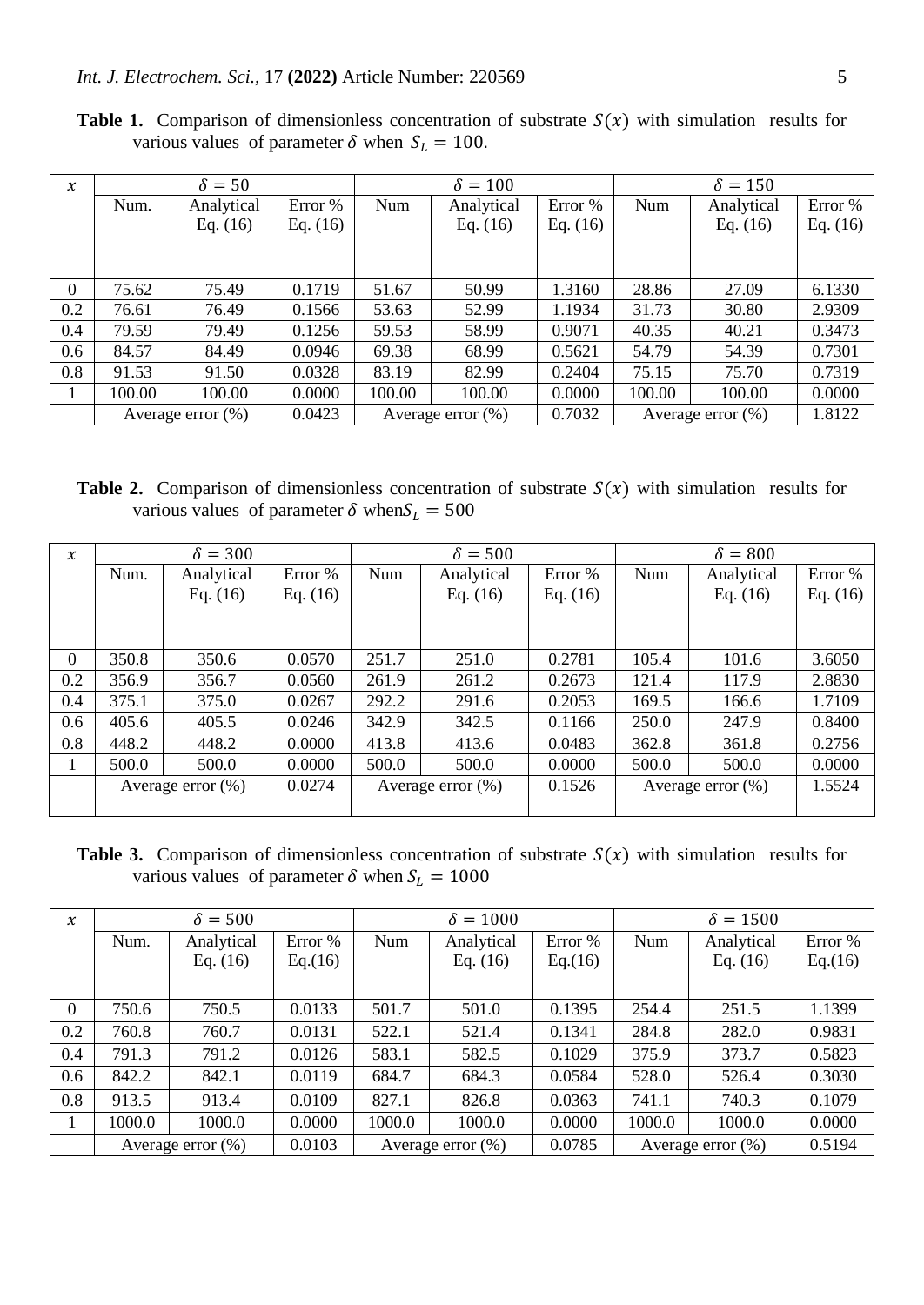| $\chi$           |                       | $S_L = 70$ |            |       | $S_L = 100$          |            | $S_L = 200$          |            |            |
|------------------|-----------------------|------------|------------|-------|----------------------|------------|----------------------|------------|------------|
|                  | Num.                  | Analytical | Error %    | Num   | Analytical           | Error %    | Num                  | Analytical | Error %    |
|                  |                       | Eq. $(16)$ | Eq. $(16)$ |       | Eq. $(16)$           | Eq. $(16)$ |                      | Eq. $(16)$ | Eq. $(16)$ |
| $\boldsymbol{0}$ | 23.27                 | 21.40      | 8.0361     | 150.6 | 150.5                | 0.0664     | 51.67                | 50.99      | 1.3160     |
| 0.2              | 25.15                 | 23.38      | 7.6064     | 152.6 | 152.5                | 0.0655     | 53.63                | 52.99      | 1.1934     |
| 0.4              | 30.80                 | 29.33      | 4.7727     | 158.7 | 158.6                | 0.0630     | 59.53                | 58.99      | 0.9071     |
| 0.6              | 40.29                 | 39.25      | 2.5813     | 168.8 | 168.7                | 0.0592     | 69.38                | 68.99      | 0.5621     |
| 0.8              | 53.66                 | 53.14      | 0.9691     | 182.9 | 182.8                | 0.0547     | 83.19                | 82.99      | 0.2404     |
|                  | 70.00                 | 70.00      | 0.0000     | 200.0 | 200.0                | 0.0000     | 100.0                | 100.0      | 0.0000     |
|                  | Average error $(\% )$ |            | 3.9943     |       | Average error $(\%)$ | 0.0515     | Average error $(\%)$ |            | 0.7032     |

**Table 4.** Comparison of dimensionless concentration of substrate  $S(x)$  with simulation results for various values of parameter  $S_L$  when  $\delta = 100$ 

**Table 5.** Comparison of dimensionless concentration of substrate  $S(x)$  with simulation results for various values of parameter  $S_L$  when  $\delta = 1000$ 

| $\boldsymbol{\chi}$ |                      | $S_L = 700$ |            |                      | $S_L = 1000$ |            | $S_L = 1500$         |            |       |
|---------------------|----------------------|-------------|------------|----------------------|--------------|------------|----------------------|------------|-------|
|                     | Num.                 | Analytical  | Error %    | Num                  | Analytical   | Error %    | Num                  | Analytical | Error |
|                     |                      | Eq. $(16)$  | Eq. $(16)$ |                      | Eq. $(16)$   | Eq. $(16)$ |                      | Eq. $(16)$ | $\%$  |
|                     |                      |             |            |                      |              |            |                      |            | Eq.   |
|                     |                      |             |            |                      |              |            |                      |            | (16)  |
| $\theta$            | 203.8                | 201.4       | 1.1776     | 501.7                | 501.0        | 0.1395     | 1001                 | 1001       | 0000  |
| 0.2                 | 224.0                | 221.8       | 0.9821     | 522.1                | 521.4        | 0.1341     | 1021                 | 1021       | 0000  |
| 0.4                 | 284.7                | 282.8       | 0.6674     | 583.1                | 582.5        | 0.1029     | 1082                 | 1082       | 0000  |
| 0.6                 | 385.9                | 384.6       | 0.3369     | 684.7                | 684.3        | 0.0584     | 1184                 | 1184       | 0000  |
| 0.8                 | 527.6                | 527.0       | 0.1137     | 827.1                | 826.8        | 0.0363     | 1327                 | 1327       | 0000  |
|                     | 700.0                | 700.0       | 0.0000     | 1000.0               | 1000.0       | 0.0000     | 1500                 | 1500       | 0000  |
|                     | Average error $(\%)$ |             | 0.5463     | Average error $(\%)$ |              | 0.0785     | Average error $(\%)$ |            | 0000  |

**Table 6.** Comparison of dimensionless concentration of substrate  $S(x)$  with simulation results for various values of parameter  $S_L$  when  $\delta = 2000$ 

| $\boldsymbol{\chi}$ |       | $S_L = 1500$          |            |      | $S_L = 2000$         |            | $S_L = 2500$         |            |       |
|---------------------|-------|-----------------------|------------|------|----------------------|------------|----------------------|------------|-------|
|                     | Num.  | Analytical            | Error %    | Num  | Analytical           | Error %    | Num                  | Analytical | Error |
|                     |       | Eq. $(16)$            | Eq. $(16)$ |      | Eq. $(16)$           | Eq. $(16)$ |                      | Eq. $(16)$ | %     |
|                     |       |                       |            |      |                      |            |                      |            | Eq.   |
|                     |       |                       |            |      |                      |            |                      |            | (16)  |
| $\theta$            | 503.0 | 501.3                 | 0.3380     | 1002 | 1001                 | 0.0998     | 1501                 | 1501       | 0000  |
| 0.2                 | 543.8 | 542.1                 | 0.3126     | 1042 | 1042                 | 0.0000     | 1542                 | 1542       | 0000  |
| 0.4                 | 665.8 | 664.4                 | 0.2103     | 1165 | 1164                 | 0.0858     | 1664                 | 1664       | 0000  |
| 0.6                 | 869.2 | 868.2                 | 0.1150     | 1368 | 1368                 | 0.0000     | 1868                 | 1868       | 0000  |
| 0.8                 | 1154  | 1153                  | 0.0866     | 1654 | 1653                 | 0.0604     | 2153                 | 2153       | 0000  |
|                     | 1500  | 1500                  | 0.0000     | 2000 | 2000                 | 0.0000     | 2500                 | 2500       | 0000  |
|                     |       | Average error $(\% )$ | 0.1771     |      | Average error $(\%)$ | 0.0410     | Average error $(\%)$ |            | 0000  |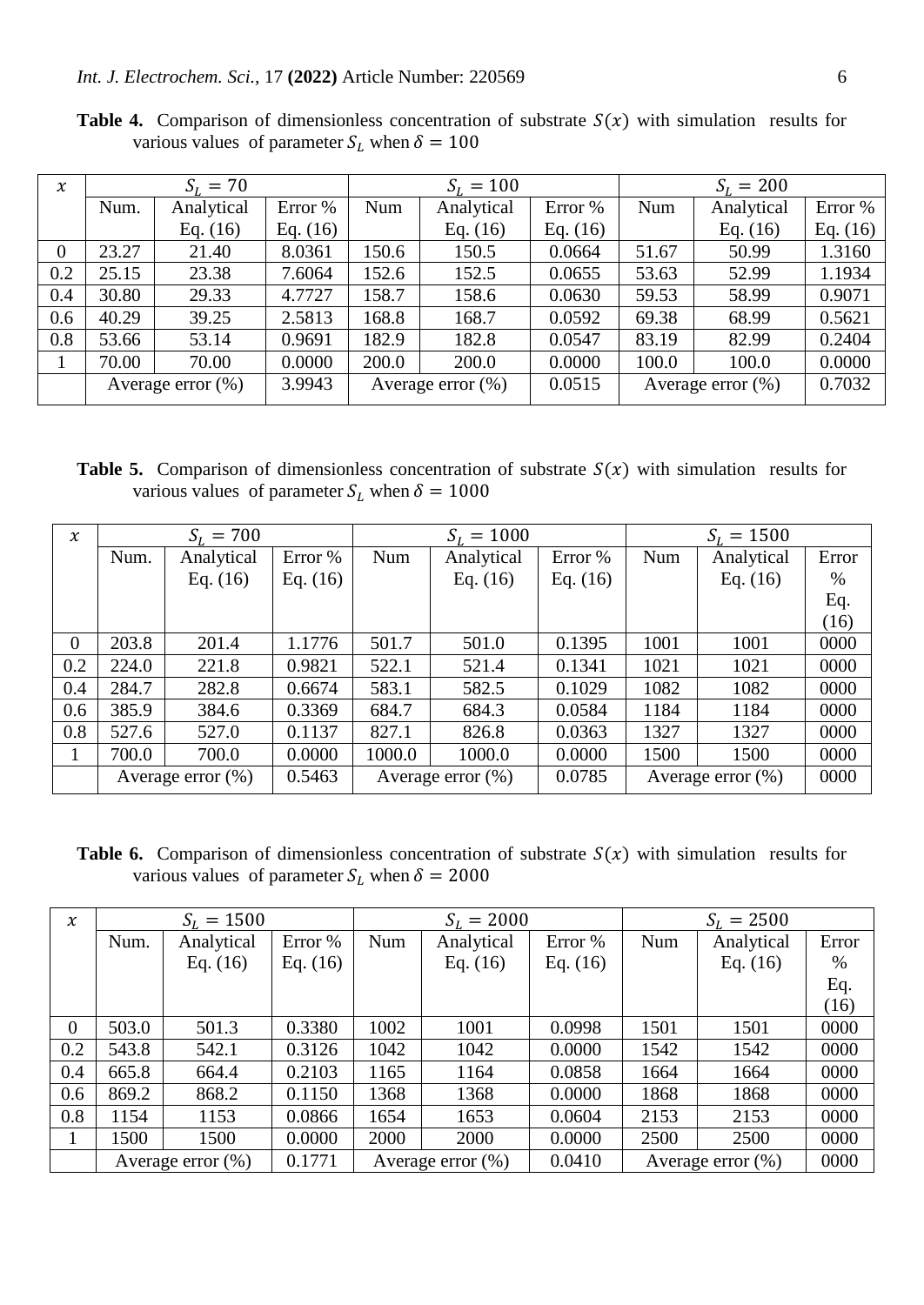| $\chi$   |        |                       | $\delta = 0.1$ |            |            |        | $\delta = 0.5$        |            |            |            |  |
|----------|--------|-----------------------|----------------|------------|------------|--------|-----------------------|------------|------------|------------|--|
|          |        |                       |                |            |            |        |                       |            |            |            |  |
|          | Num.   | <b>AGM</b>            | <b>TSM</b>     | Error %    | Error %    | Num    | <b>AGM</b>            | <b>TSM</b> | Error %    | Error %    |  |
|          |        | Eq.                   | Eq.            | <b>AGM</b> | <b>TSM</b> |        | Eq.                   | [19]       | <b>AGM</b> | <b>TSM</b> |  |
|          |        | (16)                  | (18)           | Eq. $(16)$ | $[19]$     |        | (16)                  | Eq.        | Eq.        | [19]       |  |
|          |        |                       | $[19]$         |            | Eq.        |        |                       | (18)       | (16)       | Eq. $(18)$ |  |
|          |        |                       |                |            | (18)       |        |                       |            |            |            |  |
| $\theta$ | 4.9650 | 4.9650                | 4.9650         | 0.0000     | 0.0000     | 4.8280 | 4.8270                | 4.8280     | 0.0207     | 0.0000     |  |
| 0.2      | 4.9670 | 4.9670                | 4.9670         | 0.0000     | 0.0000     | 4.8350 | 4.8340                | 4.8340     | 0.0207     | 0.0207     |  |
| 0.4      | 4.9710 | 4.9710                | 4.9700         | 0.0000     | 0.0201     | 4.8560 | 4.8550                | 4.8530     | 0.0206     | 0.0618     |  |
| 0.6      | 4.9780 | 4.9780                | 4.9770         | 0.0000     | 0.0201     | 4.8910 | 4.8900                | 4.8910     | 0.0204     | 0.0000     |  |
| 0.8      | 4.9880 | 4.9880                | 4.9880         | 0.0000     | 0.0000     | 4.9400 | 4.9400                | 4.9400     | 0.0000     | 0.0000     |  |
| 1        | 5.0000 | 5.0000                | 5.0000         | 0.0000     | 0.0000     | 5.0000 | 5.0000                | 5.0000     | 0.0000     | 0.0000     |  |
|          |        | Average error $(\% )$ |                | 0.0000     | 0.0067     |        | Average error $(\% )$ |            | 0.0137     | 0.0138     |  |

**Table 7.** Comparison of dimensionless concentration of substrate  $S(x)$  with simulation results for various values of parameter  $\delta$  when  $S_L = 5$ 

**Table 8.** Comparison of dimensionless concentration of substrate  $S(x)$  with simulation results for various values of parameter  $S_L$  when  $\delta = 1$ 

| $\chi$   | $S_L = 5$ |                      |            |            |            | $S_L = 10$ |                      |            |            |            |
|----------|-----------|----------------------|------------|------------|------------|------------|----------------------|------------|------------|------------|
|          | Num.      | <b>AGM</b>           | <b>TSM</b> | Error      | Error      | Num        | <b>AGM</b>           | <b>TSM</b> | Error      | Error %    |
|          |           | Eq.                  | [19]       | $\%$       | $\%$       |            | Eq.                  | $[19]$     | $\%$       | <b>TSM</b> |
|          |           | (16)                 | Eq. $(18)$ | <b>AGM</b> | <b>TSM</b> |            | (16)                 | Eq.        | <b>AGM</b> | $[19]$     |
|          |           |                      |            | Eq.        | $[19]$     |            |                      | (18)       | Eq.        | Eq. $(18)$ |
|          |           |                      |            | (16)       | Eq.        |            |                      |            | (16)       |            |
|          |           |                      |            |            | (18)       |            |                      |            |            |            |
| $\theta$ | 4.6600    | 4.6590               | 4.6600     | 0.0214     | 0.0000     | 9.5890     | 9.5870               | 9.5880     | 0.0209     | 0.0104     |
| 0.2      | 4.6730    | 4.6720               | 4.6830     | 0.0214     | 0.0000     | 9.6060     | 9.6040               | 9.6080     | 0.0208     | 0.0208     |
| 0.4      | 4.7150    | 4.7150               | 4.7150     | 0.0000     | 0.0000     | 9.6560     | 9.6540               | 9.6560     | 0.0207     | 0.0000     |
| 0.6      | 4.7840    | 4.7850               | 4.7840     | 0.0209     | 0.0000     | 9.7400     | 9.7400               | 9.7500     | 0.0000     | 0.1027     |
| 0.8      | 4.8820    | 4.8810               | 4.8870     | 0.0205     | 0.1024     | 9.8570     | 9.8570               | 9.8570     | 0.0000     | 0.0000     |
| 1        | 5.0000    | 5.0000               | 5.0000     | 0.0000     | 0.0000     | 10.000     | 10.000               | 10.000     | 0.0000     | 0.0000     |
|          |           | Average error $(\%)$ |            | 0.0140     | 0.0171     |            | Average error $(\%)$ |            | 0.0104     | 0.0223     |

Figs. 1 (a-c) displays the substrate concentration profiles for various values parameters. As the standardized parameter  $\delta$  or biofilm thickness decreases, the substrate concentration is decreases. From the figure  $2(a-d)$  it is inferred that the concentration of substrate outside the biofilm  $S<sub>L</sub>$  increases, the substrate concentration increases.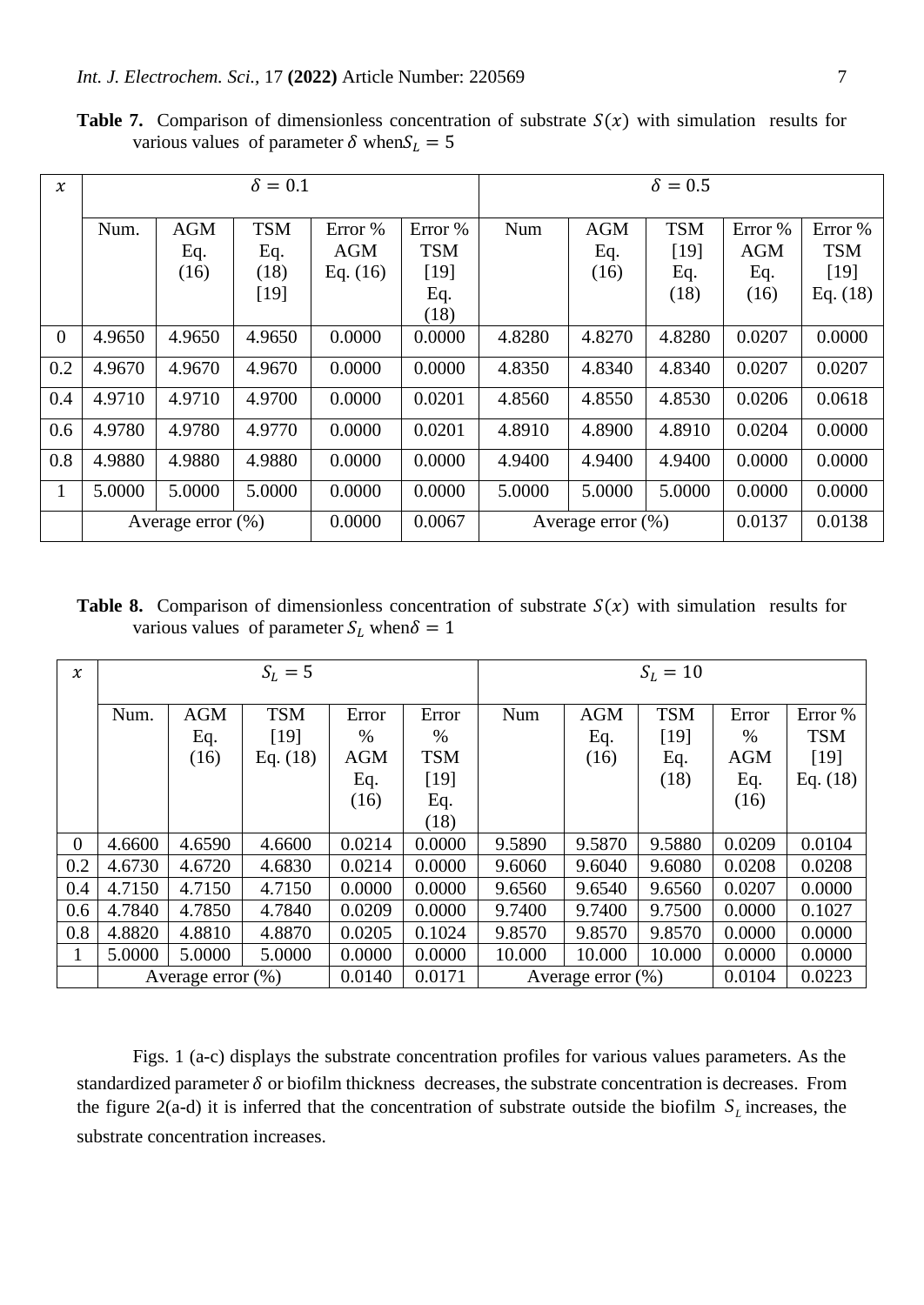Equation (17) represents the normalized flux. The value of the flux increases as the biofilm thickness increases (refer Fig.3a). From Fig. 3b, it is inferred that flux increases as the parameter *L S* increases.



**Figure 1.** Comparison of concentration of substrate  $S(x)$  for different values of parameter  $\delta$  using eq. (16).

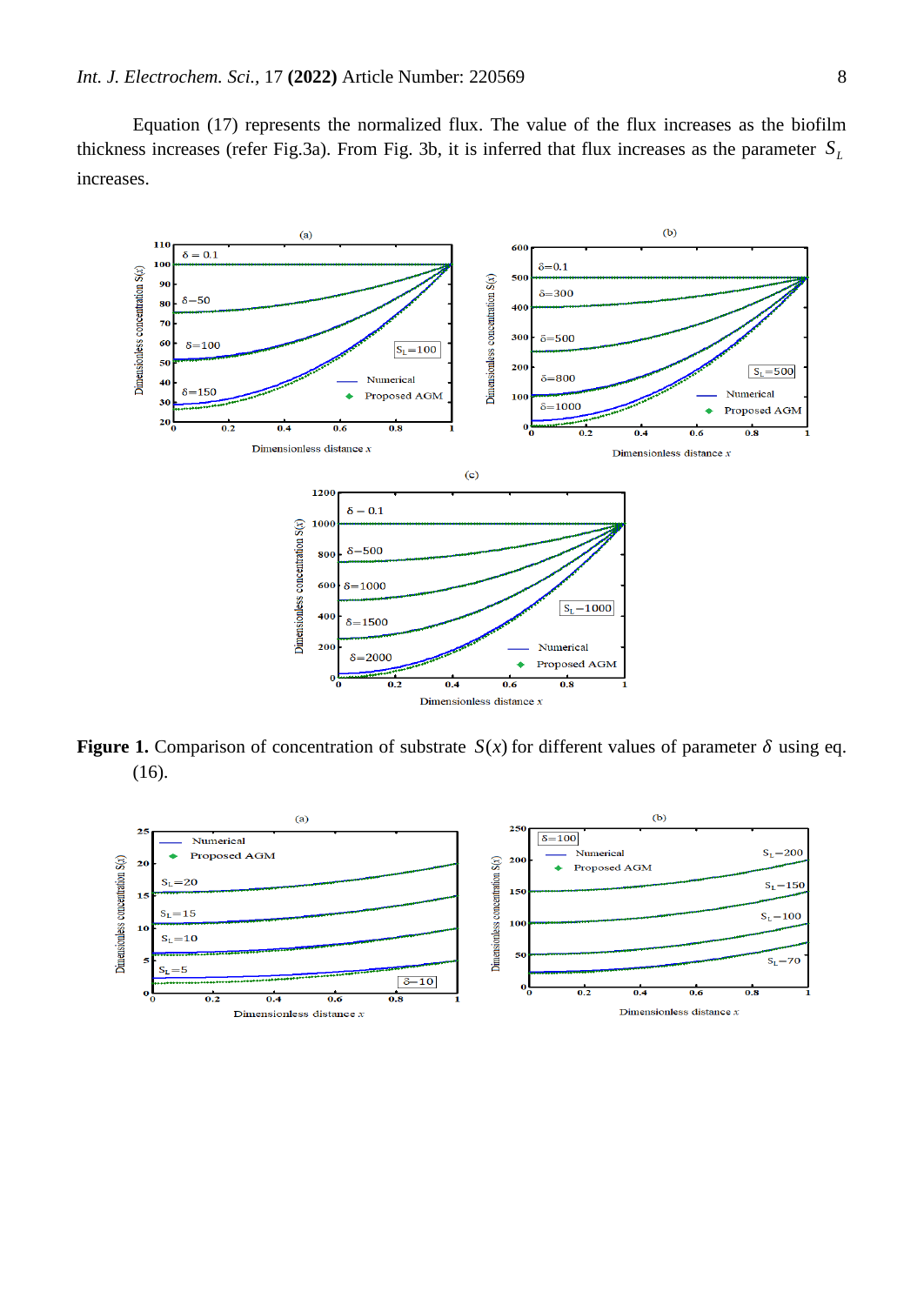

**Figure 2.** Comparison of concentration of substrate  $S(x)$  for different values of parameter  $S<sub>L</sub>$  using eq. (16)



**Figure 3.** Normalized flux  $\psi$  for various values of  $S_L$  and  $\delta$  using Eq. (17).

## **6. CONCLUSIONS**

The nonlinear differential equation in biofilm reaction was solved analytically. The Akbari-Ganji approach is used to develop an approximate analytical expression for substrate concentration for all experimental values of parameters. The impact of several parameters on concentration and flux, such as biofilm thickness and bulk concentration, is explored. Analytical results are compared with numerical and previous available analytical results. These analytical expressions can be used to analyze the effect of biofilm thickness. The influence of biofilm thickness can be studied using these analytical techniques.

**Appendix A:** Scilab/ Matlab program for the numerical solution of the system of nonlinear Eq.(7)

function pdex1  $m = 0$ :  $x = \text{linspace}(0,1);$  $t = \text{linspace}(0,100);$  $sol = p\text{depe}(m, @p\text{dex1pde}, @p\text{dex1ic}, @p\text{dex1bc}, x, t);$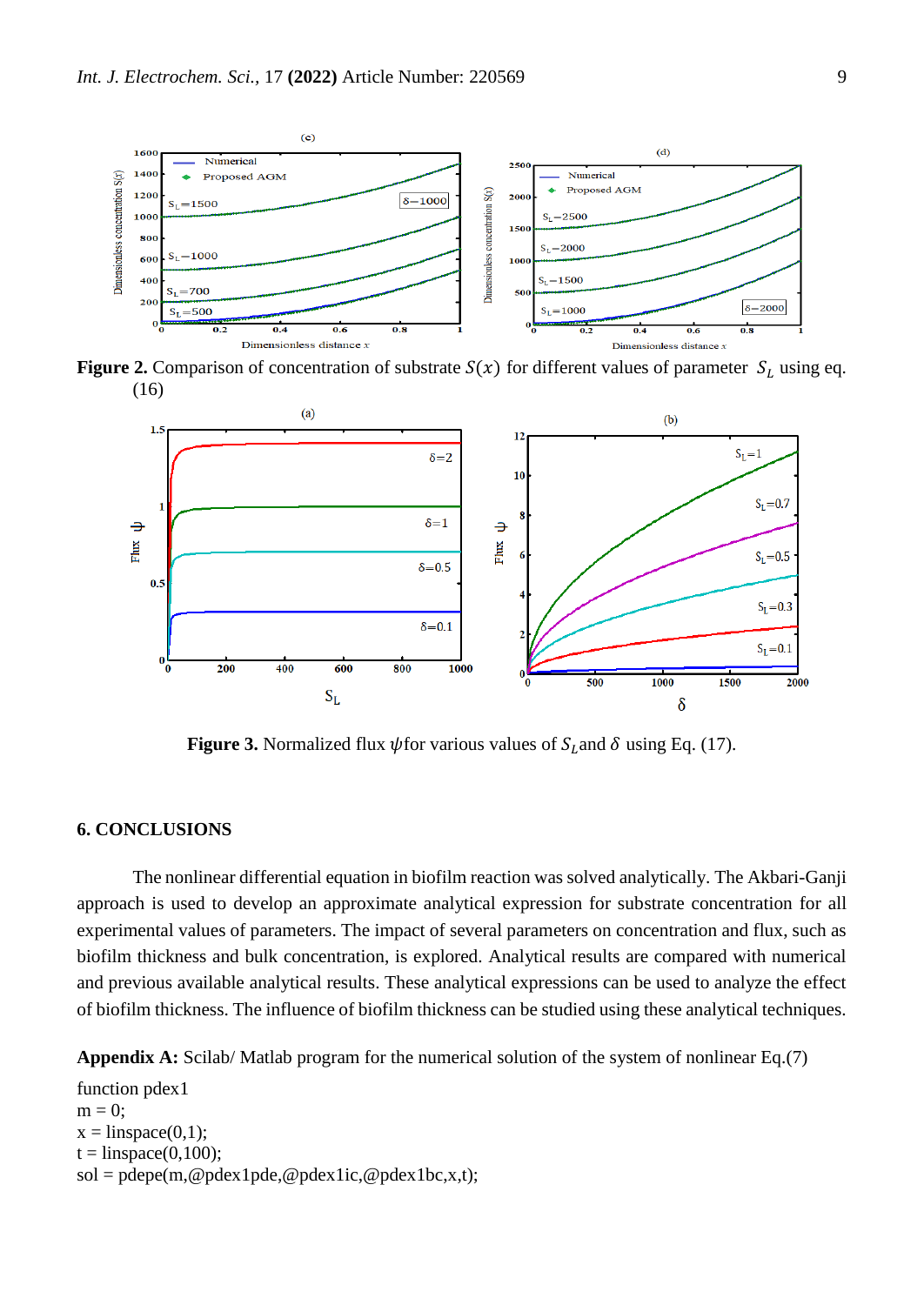```
ul = sol(:,:, 1);figure
plot(x, u1(end,:))title('u1(x,t)')xlabel('Distance x')
ylabel('u1(x,2)')% --------------------------------------------------------------
function [c,f,s] = p \cdot \text{dex} 1 p \cdot \text{dex} (x,t,u,D \cdot \text{u} D x)c = 1;
f = DuDx;
y = (u(1)/(1+u(1)))^2;d=0.1;
s=-d*y;% --------------------------------------------------------------
function u0 = \text{pdex} lic(x)
u0 = 1;
% --------------------------------------------------------------
function [pl,ql,pr,qr] = pdex1bc(xl,ul,xr,ur,t)pl = 0;ql = 1;pr = <i>ur-0.5</i>;qr = 0;
```
Nomenclature

| <b>Symbols</b>   | <b>Description</b>                                | <b>Units</b>         |
|------------------|---------------------------------------------------|----------------------|
| $\boldsymbol{b}$ | Microbial death constant                          | $cm^3/(mg \, day)$   |
| $D_f$            | Diffusion coefficient                             | cm <sup>2</sup> /day |
| K                | Michaelis-Menten constant                         | $mg/cm^3$            |
| $L_f$            | <b>Biofilm</b> thickness                          | cm                   |
| q                | Rate constant                                     | $day^{-1}$           |
| $\mathcal{S}$    | Dimensionless concentration of substrate          | None                 |
| $S_L$            | Dimensionless substrate concentration outside the | None                 |
|                  | biofilm                                           |                      |
| $S_f$            | Substrate concentration in the biofilm            | $mg/cm^3$            |
| $S_1$            | Substrate concentration outside the biofilm       | $mg/cm^3$            |
| $X_f$            | Concentration of physiologically active           | $mg/cm^3$            |
|                  | microorganism                                     |                      |
| $\chi$           | Dimensionless distance                            | None                 |
| Y                | Yield biomass                                     | mg/mg                |
| Z                | Co-ordinate                                       | cm                   |